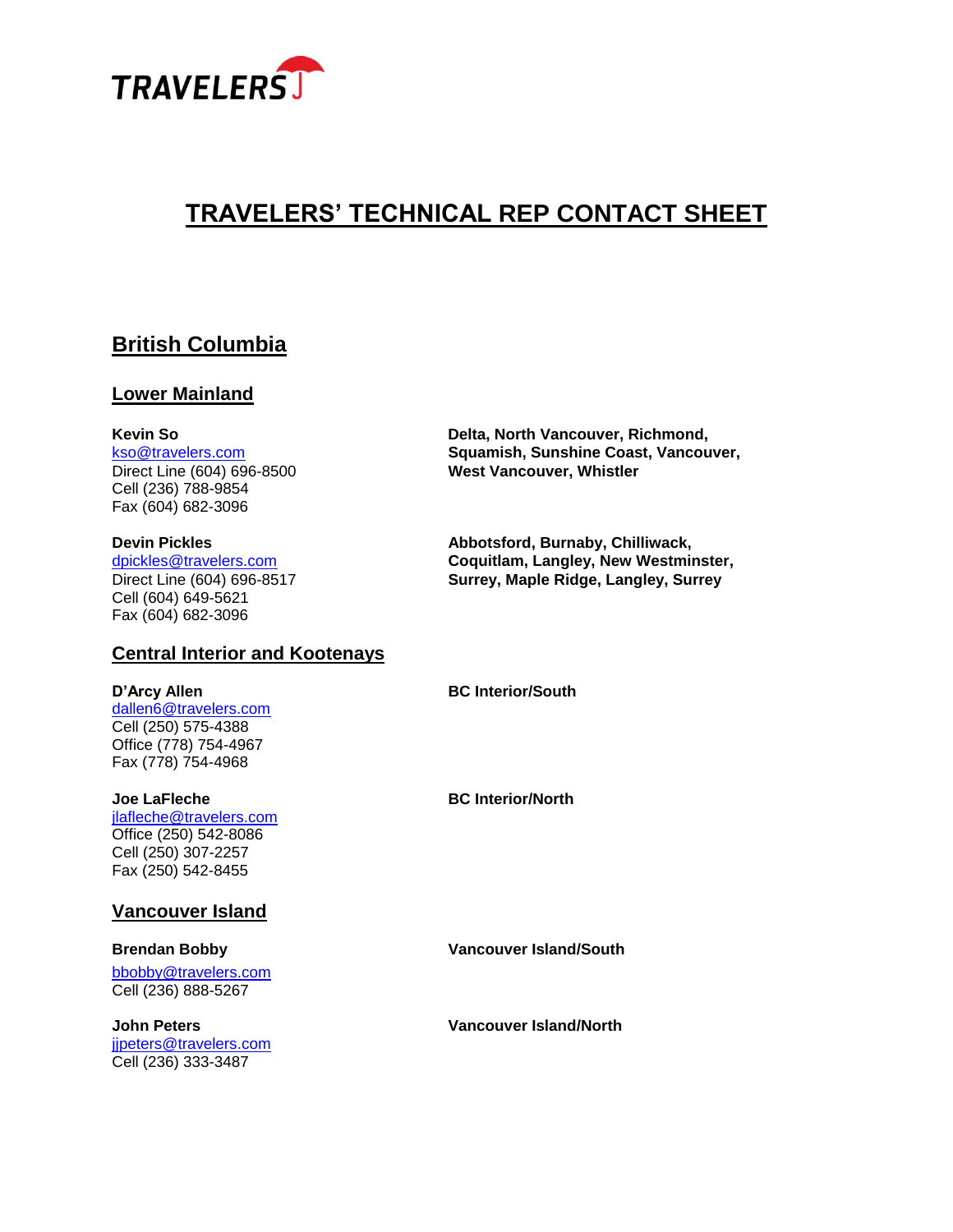

# **Alberta**

### **Calgary**

[ingo.viehweger@travelers.com](mailto:ingo.viehweger@travelers.com) Office (403) 513-9355 Cell (403) 971-0482 Fax (780) 424-2023

### **Ingo Viehweger Calgary/Southern Alberta**

**Darren Price** [drprice@travelers.com](mailto:drprice@travelers.com) Office (403) 231-6605 Cell (403) 604-1881 Fax (780) 424-2023

### **Edmonton**

jmis@travelers.com Office (780) 670-6236 Cell (780) 862-9774 Fax (780) 424-2023

#### **Scott Mackenzie**

[smacken2@travelers.com](mailto:smacken2@travelers.com) Office (780) 497-6210 Cell: (587) 597-0334 Fax (780) 424-2023

**Joe Mis Edmonton/Northern Alberta**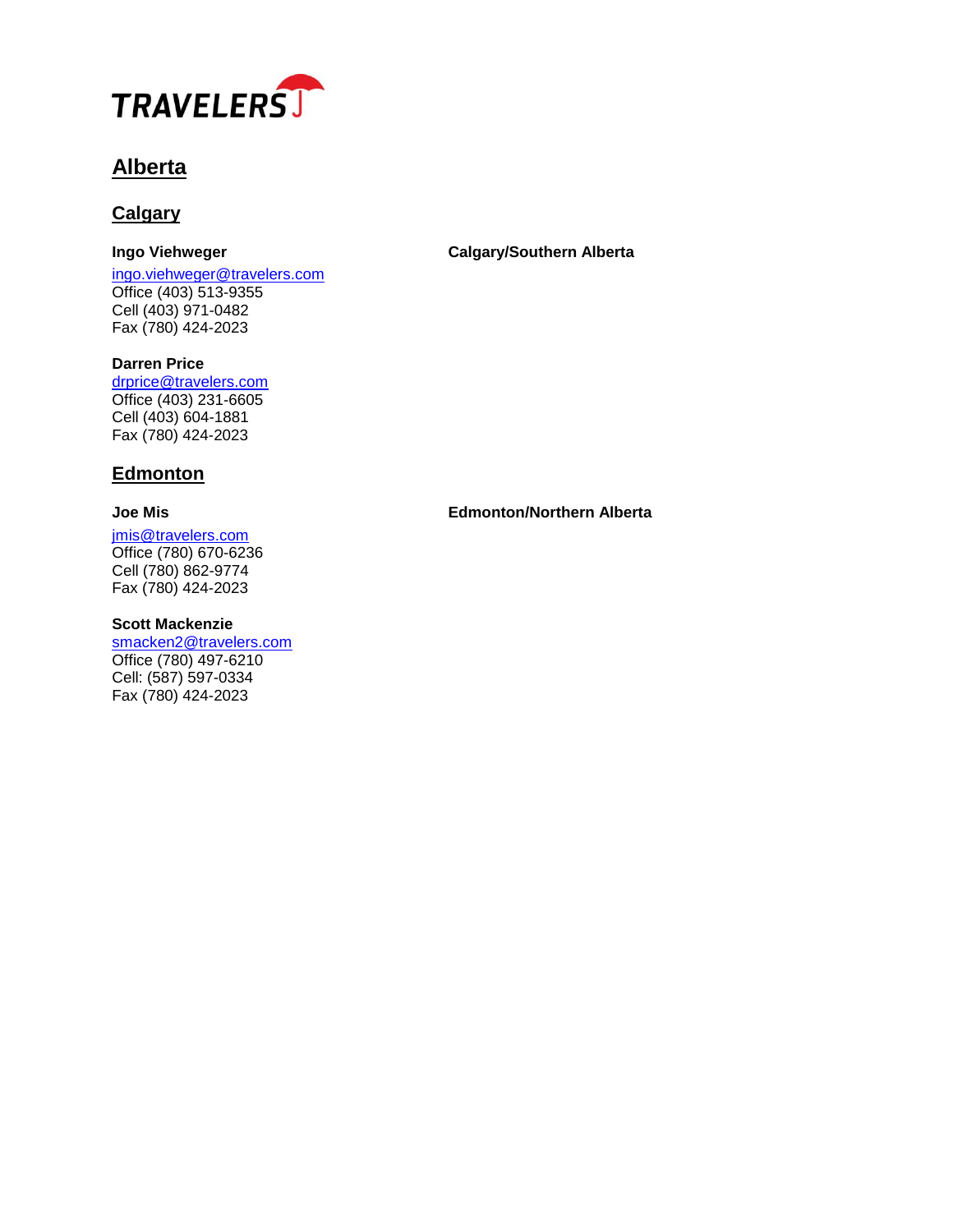

# Surface Water Management

## **TRAVELERS CANADA │ INFORMATION FOR HOMEOWNERS**

#### **Overview**

Managing surface water by directing water away from your home is the primary defense for keeping your basement dry and avoiding costly water damage. It is important to also consider where this water gets redirected to. Your home has several systems that work in conjunction with each other to help control and manage all forms of irrigation, precipitation and groundwater.

Throughout the course of the year, Western Canada receives approximately 16 inches (400mm) of precipitation in the form of rain, snow, or hail. Coastal and mountain regions typically receive a greater amount of precipitation compared to other climatic regions. Therefore, it is critical to initially establish and maintain proper surface water management methods.

As part of the construction of your home, several systems have been installed that work to keep water out of your home. While your roof and exterior cladding form part of that system, there are several other components that many homeowners may not be familiar with.

#### **Grade**

- Residential builders are typically responsible for completing the rough grade requirements set out in the approved lot grade plan. This plan outlines and details the elevation variations of the property, as well as the surface water drainage patterns.
- Lot-to-lot drainage is typically not permitted, although the municipality may permit otherwise under certain circumstances.
- Surface drainage patterns should be reviewed annually. Depressions and areas of settlement should be filled as they occur. To limit water infiltration adjacent to the foundation, ensure that the clay cap material is maintained below the sod and topsoil.
- During the winter months, try to avoid shoveling excessive amounts of snow into any swales along your driveway and sidewalks. During the spring thaw, the accumulated snow may hinder the melting process and the ability of water to drain off the property. This increases the probability of water accumulating at the foundation.

#### **Swales**

• Part of the drainage pattern will involve swales. Swales are shallow depressions in the rough grade and are designed to direct surface water away from the home and towards a Municipality approved location such as the street or catch-basin.

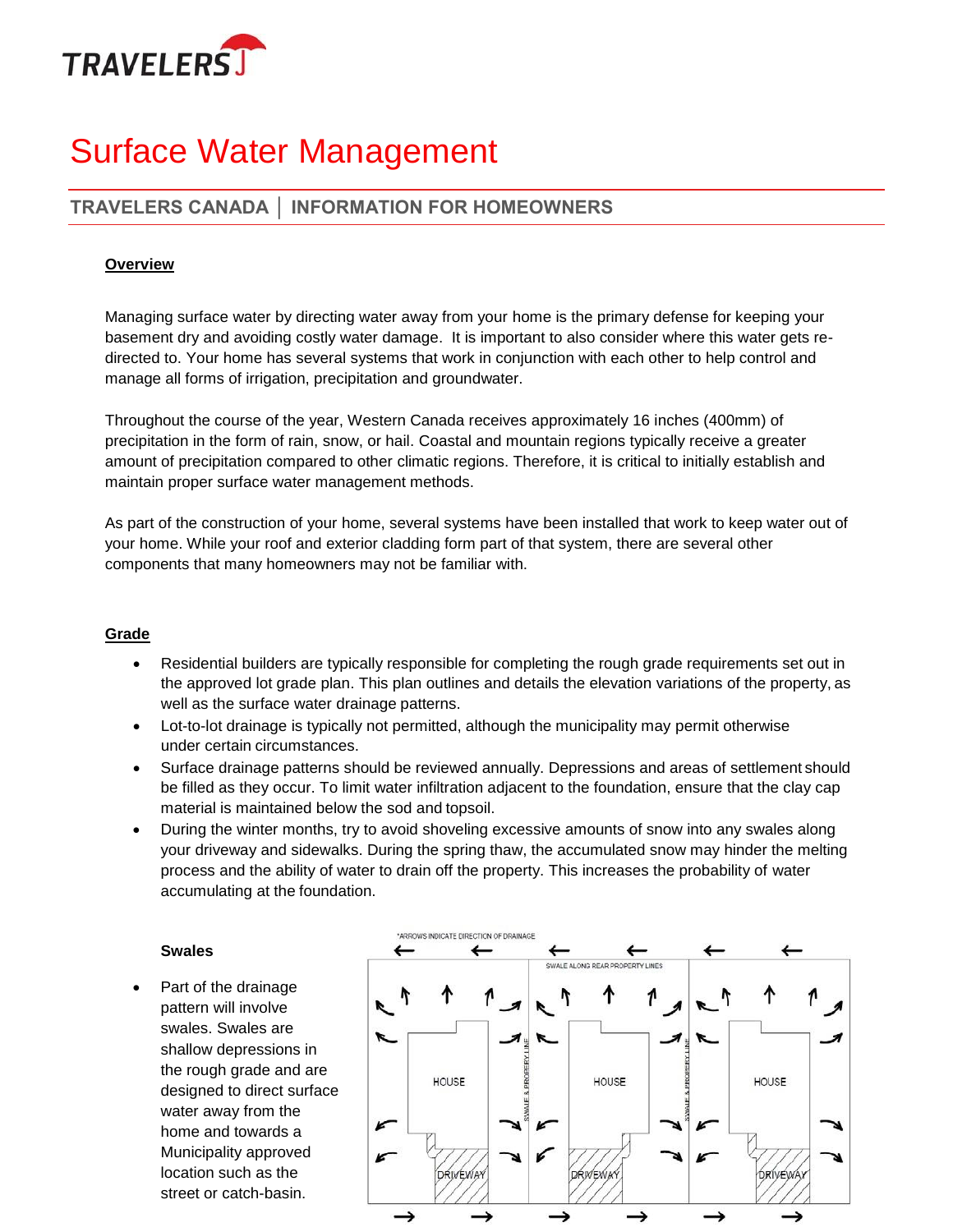- Swales are typically located along property lines between homes and generally follow the contours of the lot grading plan.
- It's important to make sure that swales don't direct water toward any backfilled areas (close to the foundation) or adjacent properties. Each lot must conform to the approved lot grading plan.
- Swales must be maintained to ensure surface water is moved away from the foundation of the home.
- Insufficient swale maintenance and/or alteration could result in excessive accumulation of surface water at the foundation which greatly increases the chance of water ingress into the basement.
- Grade and swale maintenance are a homeowner's responsibility.

#### **Lot grading certificate**

• The lot grading certificate verifies for the local jurisdiction that the correct lot grade designs and drainage patterns have been established. It is important to note not all Municipalities will require a lot grading certificate.

#### **Window Wells**

- Window wells are installed below grade level around a home to allow for the installation of windows.
- Window wells must be kept free of debris to ensure water can flow to the drain tile installed along the foundation footings.
- Window wells should be installed in accordance with the requirements of the local authorityor Municipality and the Building Code in effect at the time of construction.
- It is a homeowner's responsibility to ensure the window wells are kept clean.

#### **Drain Tile**

- Drain tile is perforated pipe installed below grade along the perimeter of the footings and is designed to control subsurface water.
- Depending on the soil conditions, water table and other considerations, some municipalities may not require the installation of a drain tile system.
- Drain tile is a secondary defense in the control of surface water.
- Drain tile helps reduce the pressure exerted by standing water against the foundation, directing it to a sump system for disposal via a surface discharge pipe or a storm sewer.

#### **Sump System**

- The sump system is comprised of a sump pump and collection basin in the basement, it removes accumulated water from beneath the basement floor and the drain tile system.
- Sump systems will either drain directly to the Municipality's storm water system or will be pumped to the surface and discharged on the property via a discharge pipe. Some sump systems come with a hose attachment which allows for flexibility in the discharge location.
- If the sump pump runs continuously, ensure the discharge pipe (if draining to the surface) is clear of the backfilled area and that the grade is sloped away from the foundation, as water could be recirculating between the sump system and the surface grade therefore not being properly disposed of.
- A splash pad should be installed at the sump discharge location and should be sloped to direct water away from the foundation.
- During the winter months the sump discharge hose should be removed to ensure the hose does not freeze and crack. Discharged water should be directed onto a splash pad and away from the foundation.
- Routine inspection of the sump pump forms part of a homeowner's maintenance program, however notall homes will include a sump system.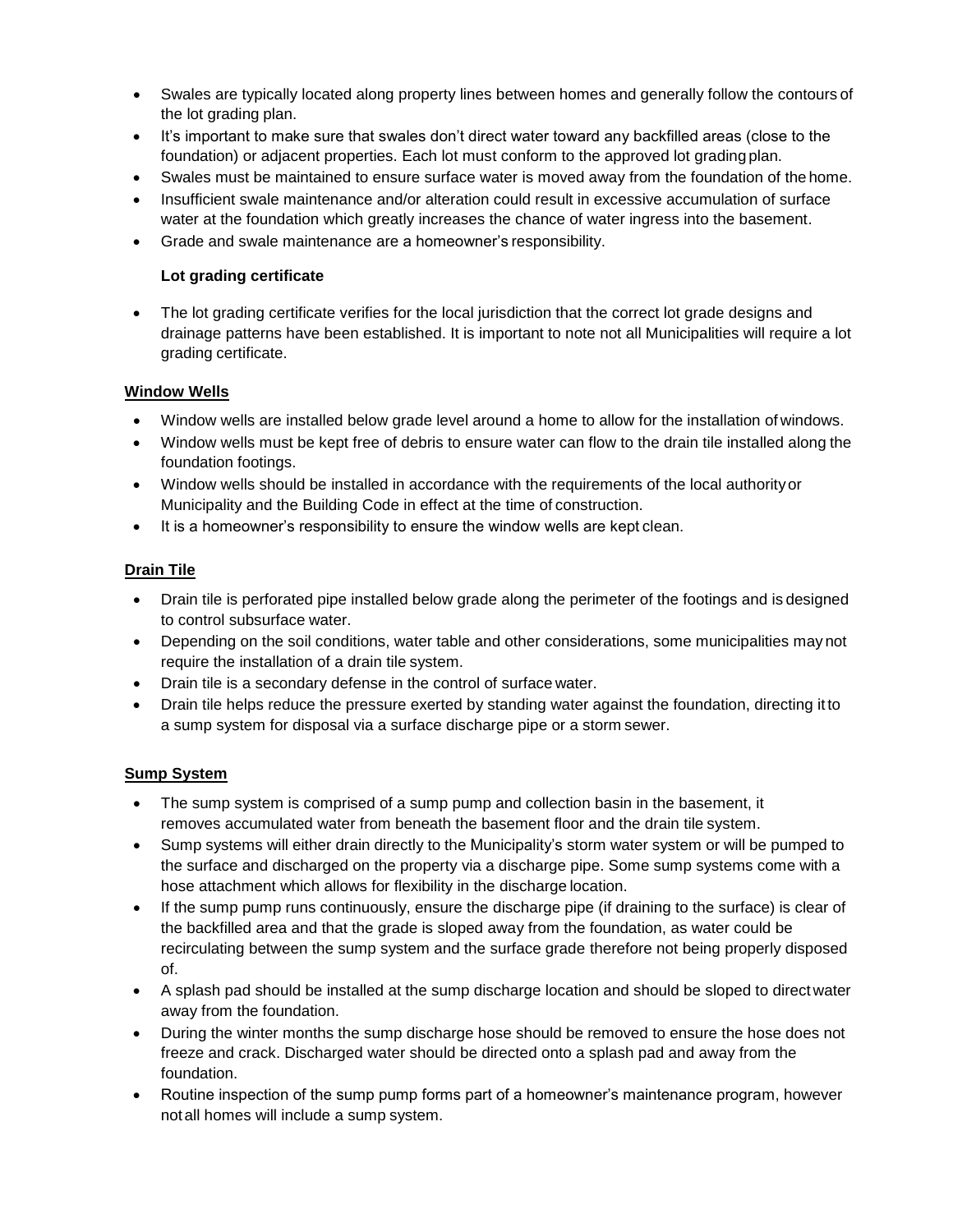#### **Eavestrough and Downspouts**

- Eavestrough and downspouts are designed to collect and move bulk water from the roof and away from the foundation.
- Downspout extensions should be directed toward the designed swales or to the street or rear lane.
- Downspout extensions should not direct water onto an adjacent property.
- Downspout extensions should terminate past the backfilled area around the foundation.
- During the winter months, care should be taken when managing snow removal to avoid blocking water flow from the downspouts.
- Eavestroughs should be inspected and maintained on a regular basis to ensure proper operation and function. Debris can build up and clog the eavestrough causing water to overflow and collect along the foundation.
- As part of routine maintenance, it's the homeowner's responsibility to ensure the eavestroughs are kept free of debris.



#### **Landscaping**

- Landscaping is either completed by the builder or the homeowner after possession.
- Landscaping should maintain the drainage pattern established by the lot grading plan.
- Any alterations done by the homeowner should follow the intent of the original rough grade design.
- When completing the landscaping, keep in mind the rough grade design typically allows for a final grade depth of approximately four to six inches (10 to 15 cm) for the topsoil and sodcombined.

#### **Flowerbeds**

- Some consideration must be given when choosing flowerbed locations
- If you can help it, flowerbeds should not be placed immediately adjacent to the foundation as watering (in conjunction with precipitation) may saturate the surrounding soils and could potentially overload the foundation's drainage system.
- If flowerbeds are placed immediately adjacent to the foundation, consideration should be given to the depth of topsoil and to the installation of plants that may require less frequent watering.
- Raised flower beds or mulch borders should not allow water to be retained against the foundation wall. Free drainage of water away from the foundation must be allowed.
- Topsoil cannot be used for control of surface water as it's typically far too porous and tends to act as more of a sponge, holding the water in place.
- Prior to installing topsoil, a minimum one-foot (30 cm) clay cap should be utilized to ensure drainage away from the foundation.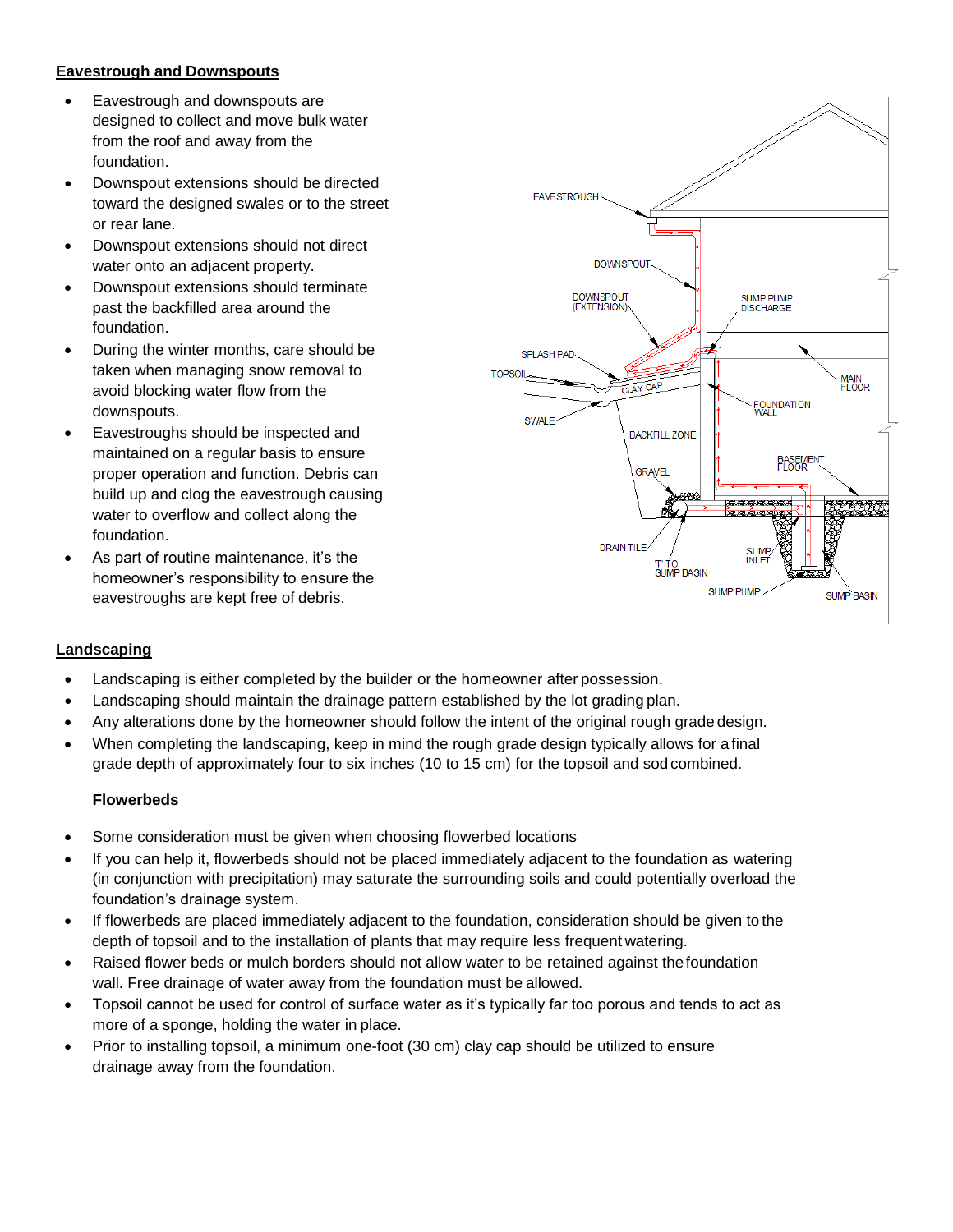#### **Irrigation systems**

- In-ground irrigation systems should be properly installed and maintained.
- Careful consideration should be taken with respect to the location of sprinkler heads.
- Sprinkler heads should not direct water toward the home.
- The use of rain sensors will help protect against overwatering.
- Regular maintenance will ensure that there are no broken lines which could saturate the soils around the home.
- Prior to freeze-up, proper winterization of the irrigation system is important.

#### **Ground settlement**

- With new construction, areas of ground settlement are likely to occur. During construction, the excavation typically extends three to four feet (90cm to 120cm) past the edge of the foundation wall to ensure the builder can install the forms for the foundations and drain tile (if required).
- As the backfilled area around the foundation and utility lines cannot be compacted back to the original density as before construction began, water can easily collect in the backfilled area next to the foundation. As the water percolates through the backfilled soils, it consolidates the soils causing settlement.
- Homeowners can minimize the impact of soil settlement and water collecting against thefoundation by ensuring that the clay cap material is maintained below the sod and topsoil.

#### For additional information, please contact your Travelers Technical Representative or email [warrantytech@travelers.com.](mailto:warrantytech@travelers.com)

Toll Free: 1-800-555- 9431 Toll Free Fax: 1-877-762-7922 Visit our Website - travelerscanada.ca/home **B.C. Head Office:** 2500 - 650 West Georgia St. Vancouver, BC V6B 4N7

**Alberta – Saskatchewan Head Office:** 2700 - 530 8th Avenue S.W Calgary, AB T2P 3S8

The information provided in this document is intended for use as a guideline and is not intended as, nor does it constitute, legal or professional advice. The Dominion of Canada General Insurance Company, St. Paul Fire and Marine Insurance Company (Canada Branch) and Travelers Insurance Company of Canada and their subsidiaries and affiliates (collectively "Travelers Canada") do not warrant that adherence to, or compliance with, any recommendations, best practices, checklists, or guidelines will result in a particular outcome. In no event will Travelers Canada be liable in tort or in contract to anyone who has access to or uses this information. Travelers Canada does not warrant that the information in this document constitutes a complete and finite list of each and every item or procedure related to the topics or issues referenced herein. Furthermore, federal, provincial or local laws, regulations, standards or codes may change from time to time and the reader should always refer to the most current requirements. This material does not amend, or otherwise affect, the provisions or coverages of any insurance policy or bond issued by Travelers Canada, nor is it a representation that coverage does or does not exist for any particular claim or loss under any such policy or bond. Coverage depends on the facts and circumstances involved in the claim or loss, all applicable policy or bond provisions and any applicable law.

© 2020 The Dominion of Canada General Insurance Company, St. Paul Fire and Marine Insurance Company (Canada Branch) and/or Travelers Insurance Company of Canada. All rights reserved. Travelers and the Travelers Umbrella logo are registered trademarks of The Travelers Indemnity Company in the U.S. and other countries. The Dominion of Canada General Insurance Company, St. Paul Fire and Marine Insurance Company (Canada Branch) and Travelers Insurance Company of Canada are the Canadian licensed insurers known as Travelers Canada.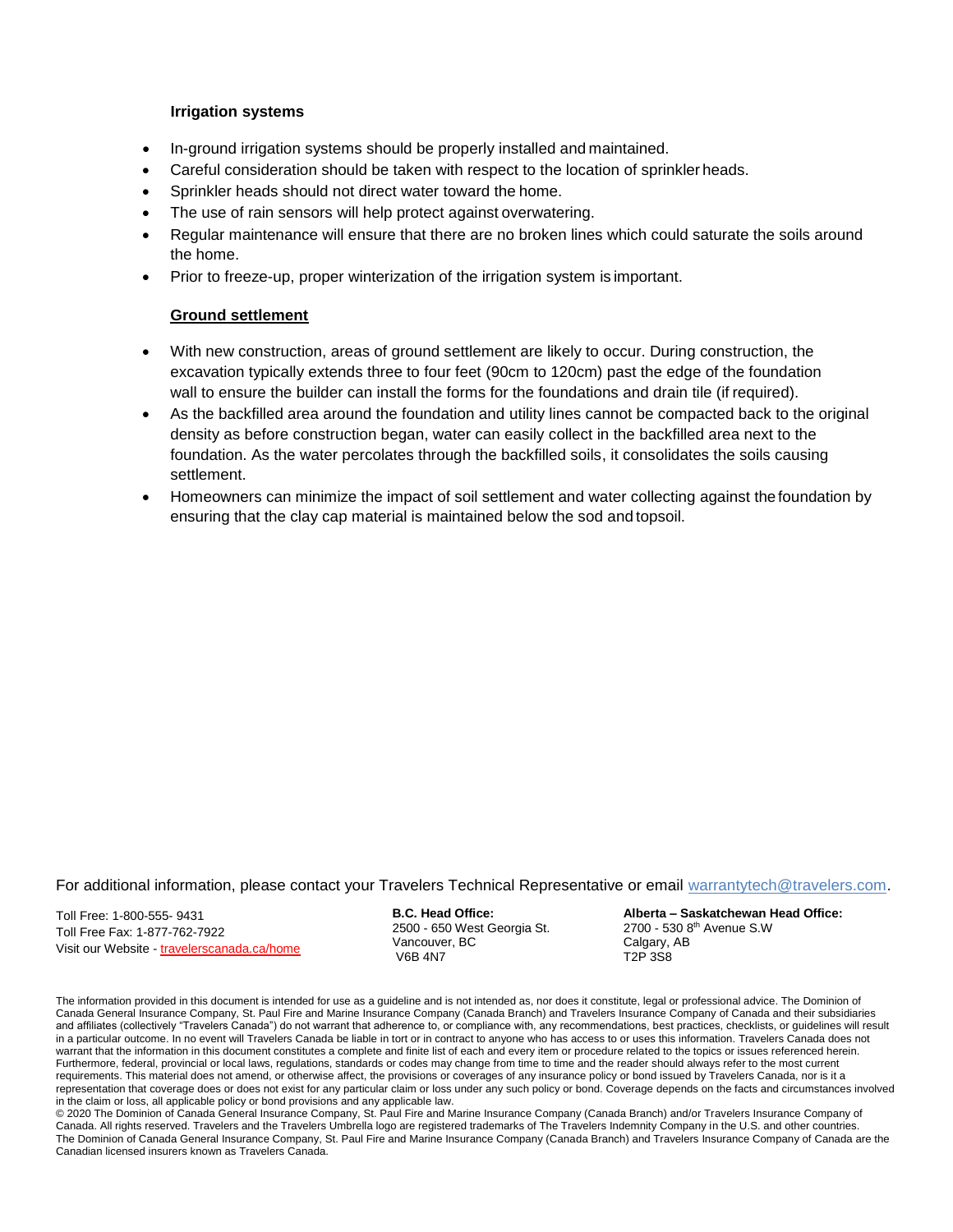

# Concrete Driveways - Care and Maintenance

### **TRAVELERS CANADA │ INFORMATION FOR HOMEOWNERS**

#### **Overview**

.

Concrete has been the preferred building material for driveways and walkways for many years. When properly installed, concrete is very strong and durable. It performs in a variety of climates and wears well. However, like almost all other building materials, routine maintenance is required to maximize lifespan and maintain an aesthetic appearance. With proper upkeep concrete driveways can provide years of serviceability. This bulletin contains some basic care and maintenance recommendations that will extend the life and beauty of concrete driveways.

#### **General Care and Maintenance**

- Refrain from placing any loads on newly poured concrete. This includes driving or parking vehicles for at least twenty-eight (28) days; at which time most concrete mixtures are fully cured and reach full compressive strength.
- Heavy vehicles, including large trucks should not park on or drive over residential driveways as they are generally not designed to withstand such heavy loads. These types of vehicles should be especially careful to avoid driving over the lower corners as these areas are the most prone to cracking.
- Keep excess water away from your driveway, this includes keeping eavestrough downspouts fully extended, placing sump hose discharges away from concrete and minimizing watering the lawn adjacent to the driveway. Excessive water near your driveway has the potential to compromise the integrity of the fill underneath the concrete leadings to voids, which can cause settlement and unsightly cracking. Please refer to *Travelers Your Guide to Managing Surface Water* brochure for additional information.
- Remove organic debris, especially leaves promptly as some foliage can stain concrete.
- Keep fertilizers away from driveways as they can deteriorate the surface.
- Refrain from using acids to remove stains or clean concrete. Acids can deteriorate and discolor concrete.
- Concrete should have a thorough cleaning at least once a year to remove dirt, grime and stains. Cleaning with a stiff nonmetallic broom (or brush) with an approved concrete cleaner is preferable. Caution should be taken when using pressure washers as excessive water pressure can damage the concrete surface.
- Cracks in concrete should be sealed or repaired depending on the thickness. Water intrusion through the cracks can undermine the subgrade causing structural and aesthetic issues. Freezing of moisture below the concrete causes the slab to jack (lift) causing cracking. Frost jacking can even cause damage to adjoining structures.
- Concrete driveways and walkways should be sealed every one to three years depending on the sealant's performance. Sealing helps reduce staining, promotes a more consistent appearance as well as reducing moisture infiltration, therefore increasing the longevity of your slab and protecting your investment.
- Concrete slabs should be given the opportunity to cure a minimum of 28 days prior to sealing. This may be extended depending on environmental temperatures, amount and type of curing compound used and surface preparation requirements. A quality penetrating sealer should be applied in accordance with the manufacturer's preparation and application instructions.